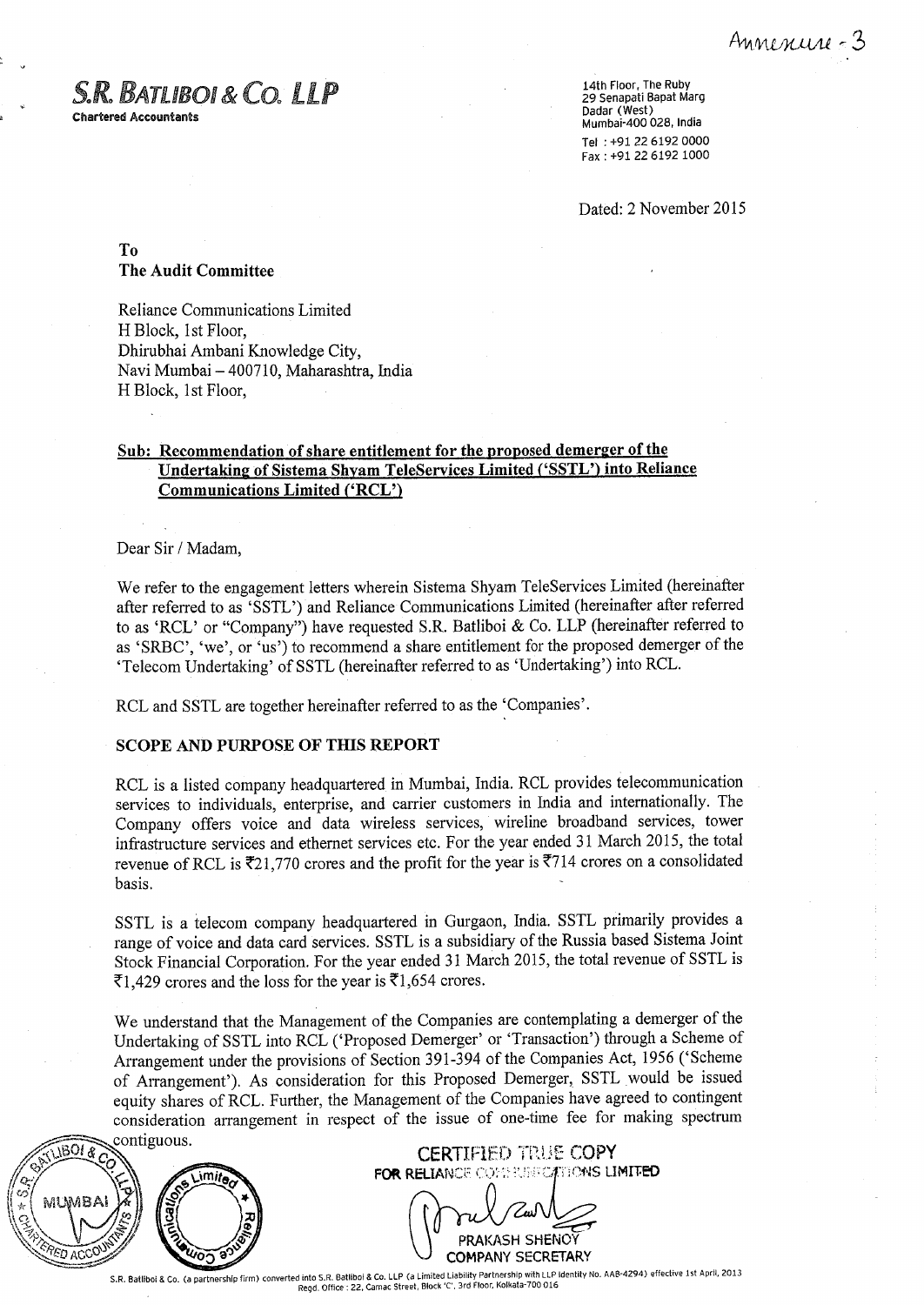**Chartered Accountants**

Recommendation of share entitlement for the proposed demerger of the undertaking of SSTL into RCL

We understand that the appointed date for the transaction will be the effective date.

For the aforesaid purpose, the Company has appointed SRBC to prepare a report to be placed before the Board of Directors/Audit Committee of the Company on the share entitlement for the Proposed Demerger of the Undertaking in to RCL.

We have been provided with unaudited financial information of SSTL up to 31 August 2015. We have considered the same in our analysis and made adjustments for further facts made known (past or future) to us till the date of our report.

We have relied on the above for the purposes of our analysis.

This report is our deliverable for the aforesaid purpose.

This report is subject to the scope, assumptions, exclusions, limitations and disclaimers detailed hereinafter. As such, the report is to be read in totality, and not in parts, in conjunction with the relevant documents referred to therein.



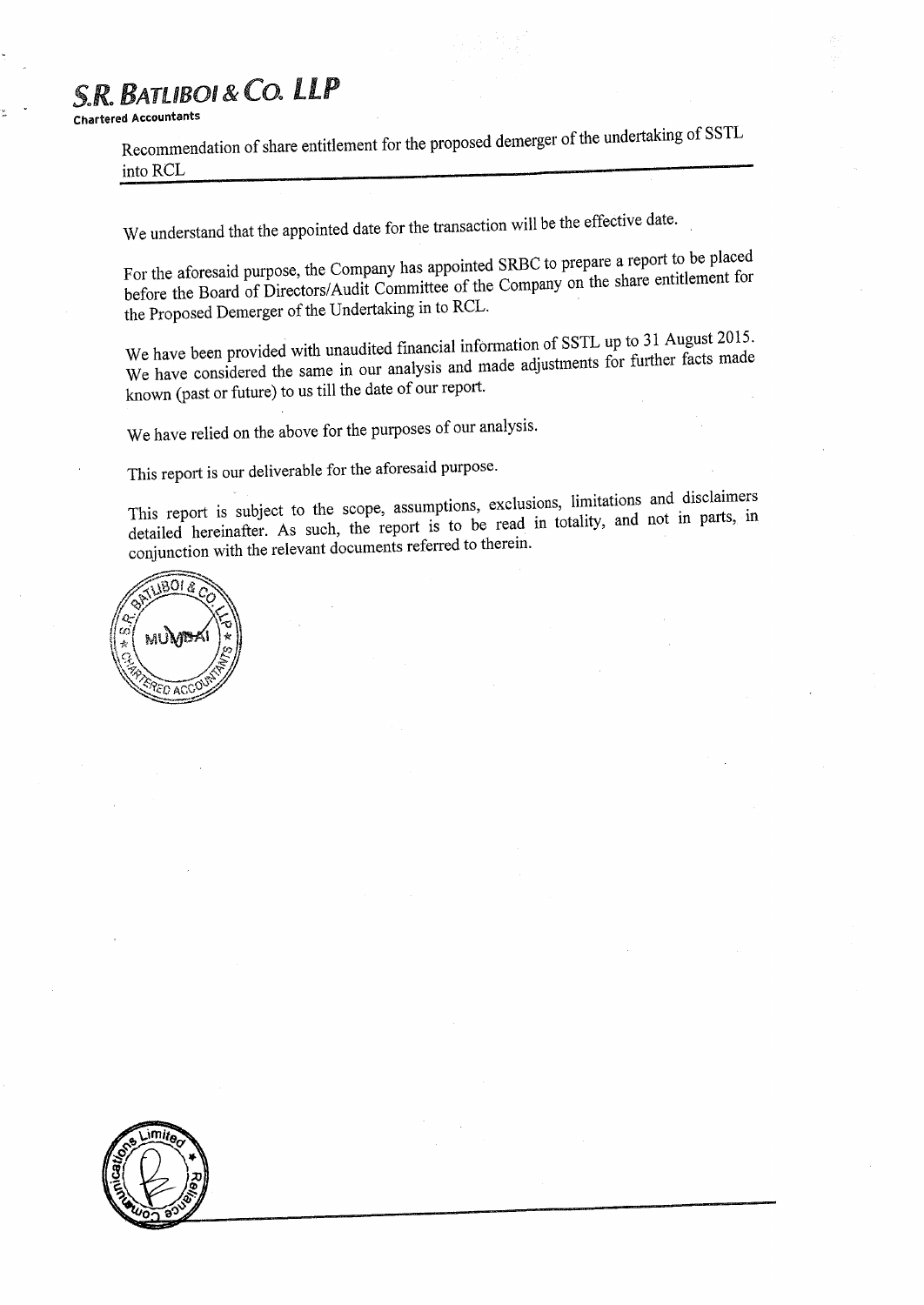**Chartered Accountants**

Recommendation of share entitlement for the proposed demerger of the undertaking of SSTL into RCL

#### SOURCES OF INFORMATION

In connection with this exercise, we have used the following information received from the Management/their representatives and / or gathered from public domain:

- With respect to SSTL
	- o Annual reports of SSTL for 4 years ended 31 March 2015
	- o Unaudited Balance sheet of SSTL as at 31 August 2015 with split of assets/liabilities proposed to be transferred / retained
	- o Unaudited profit and loss statements for five months ended 31 August 2015
	- o Preference share capital investment and redemption premium details
	- o Audited financials of Shyam Internet Services Limited for year ended 31 March 2015
	- o Details of brought forward unabsorbed business losses and depreciation
	- o Financial projections of the Undertaking for four months ending 31 December 2015 and years ending 31 December 2016 to 31 December 2023. The forecasts capture Management's intent to roll out 4G/LTE services in the existing 9 circles. Although, extracts of carved out balance sheets was not provided, we received details of capital expenditure and working capital levels.
	- o Historical circle-wise key operational parameters for the Undertaking
	- o Note on the issue of possible one-time charge to make SSTL's spectrum continguous in 8 circles and estimate of possible probability adjusted payout to make the spectrum contiguous
	- o Details of deferred spectrum liability
	- o Details of value of surplus assets and other assets not getting transferred
- With respect to RCL
	- o Annual report of RCL for year ended 31 March 2015 and other publicly available financial information
	- o Consensus analyst estimates for RCL

**During the discussions with the Management, we have also obtained explanations and information considered reasonably necessary for our exercise** . The Company **has been provided with the opportunity to review the draft report** (**excluding share entitlement) as part of our standard practice to make sure that factual inaccuracies** / **omissions are avoided in our final report.**



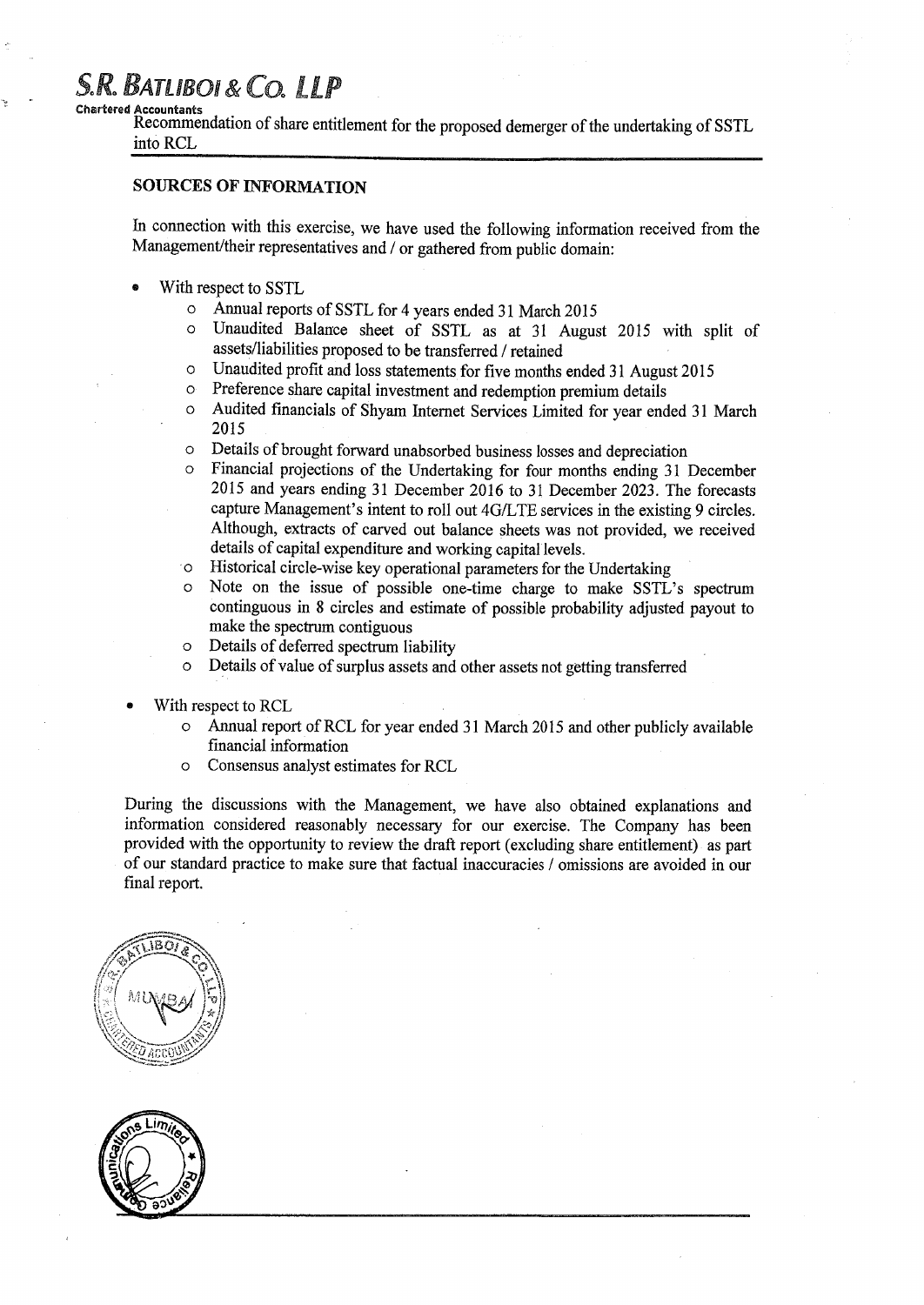### S.R. BATLIBOI & CO. LLP **Chartered Accountants**

Recommendation of share entitlement for the proposed demerger of the undertaking of SSTL into RCL

#### SCOPE LIMITATIONS, ASSUMPTIONS, QUALIFICATIONS, EXCLUSIONS AND DISCLAIMERS

Provision of valuation opinions and consideration of the issues described herein are areas of our regular practice. The services do not represent accounting, assurance, accounting / tax due diligence, consulting or tax related services that may otherwise be provided by us or our affiliates.

This report, its contents and the results herein are specific to (i) the purpose of valuation agreed as per the terms of our engagement; (ii) the date of this report and (iii) are based on the uaudited balance sheet as at 31 August 2015 of the Undertaking. A valuation of this nature is necessarily based on the prevailing stock market, financial, economic and other conditions in general and industry trends in particular as in effect on, and the information made available to us as of, the date hereof. Events occurring after the date hereof may affect this report and the assumptions used in preparing it, and we do not assume any obligation to update, revise or reaffirm this report.

The recommendation(s) rendered in this report only represent our recommendation(s) based upon information till date, furnished by the Management (or its representatives) and other sources and the said recommendation(s) shall be considered to be in the nature of non-binding advice, (our recommendation will however not be used for advising anybody to take buy or sell decision, for which specific opinion needs to be taken from expert advisors). We have no obligation to update this report.

In the course of the valuation, we were provided with both written and verbal information, including market, technical, financial and operating data. In accordance with the terms of our engagements and as is customary in valuations, we have assumed and relied upon, without independent verification, the accuracy of information made available to us by the Companies. We have not audited, reviewed or otherwise investigated the financial information provided to us. Accordingly, we do not express an opinion or offer any form of assurance regarding the truth and fairness of the financial position as indicated in the financial statements. Also, with respect to explanations and information sought from the Companies, we have been given to understand by the Companies that they have not omitted any relevant and material factors and that they have checked the relevance or materiality of any specific information to the present exercise with us in case of any doubt. Our conclusions are based on the assumptions and information given by/on behalf of the Companies. The Management has indicated to us that they have understood that any omissions, inaccuracies or misstatements may materially affect our valuation analysis/results. Accordingly, we assume no responsibility for any errors in the information furnished by the Companies and their impact on the report. Also, we assume no responsibility for technical information furnished by the Companies. However nothing has come to our attention to indicate that the information provided was materially mis-stated/ incorrect or would not afford reasonable grounds upon which to base the report. We do not imply and it should not be construed that we have verified any of the information provided to us, or that our inquiries could have verified any matter, which a more extensive examination might disclose

The Report assumes that the Companies comply fully with relevant laws and regulations applicable in all its areas of operations unless otherwise stated, and that the Companies will be managed in a competent and responsible manner. Further, except as specifically stated to the

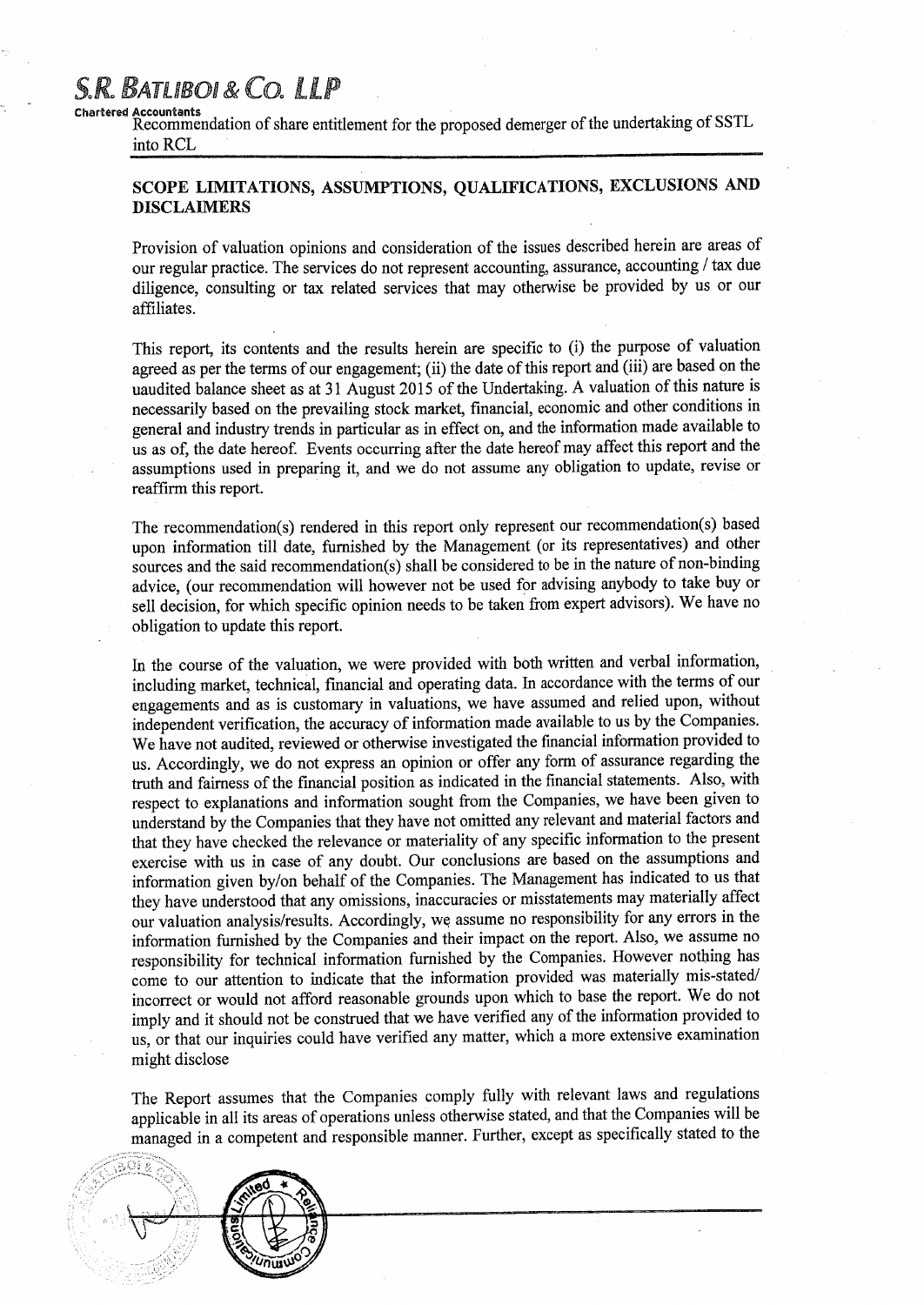**Chartered Accountants** Recommendation of share entitlement for the proposed demerger of the undertaking of SSTL into RCL

contrary, this valuation report has given no consideration to matters of a legal nature, including issues of legal title and compliance with local laws, and litigation and other contingent liabilities that are not recorded in the financial statements of the Companies.

This report does not look into the business/ commercial reasons behind the Transaction nor the likely benefits arising out of the same. Similarly, it does not address the relative merits of the Transaction as compared with any other alternative business transaction, or other alternatives, or whether or not such alternatives could be achieved or are available. We express no opinion or recommendation as to how the shareholders of the Companies should vote at any shareholders' meeting(s) to be held in connection with the Transaction.

No consideration has been given to liens or encumbrances against the assets, beyond the loans disclosed in the accounts. Therefore, no responsibility is assumed for matters of a legal nature.

We must emphasize that realisations of free cash flow forecast used in the analysis will be dependent on the continuing validity of assumptions on which they are based. Our analysis, therefore, will not, and cannot be directed to providing any assurance about the achievability of the final projections. Since the financial forecasts relate to future, actual results are likely to be different from the projected results because events and circumstances do not occur as expected, and the differences may be material.

The fee for the engagement is not contingent upon the results reported.

We owe responsibility to only the RCL and nobody else. We will not be liable for any losses, claims, damages or liabilities arising out of the actions taken, omissions of or advice given by any other to the Companies.

We do not accept any liability to any third party in relation to the issue of this Report. It is understood that this analysis does not represent a fairness opinion.

This valuation report is subject to the laws of India.

Neither the valuation report nor its contents may be referred to or quoted in any registration statement, prospectus, offering memorandum, annual report, loan agreement or other agreement or document given to third parties, other than in connection with the proposed Scheme of Arrangement, without our prior written consent.

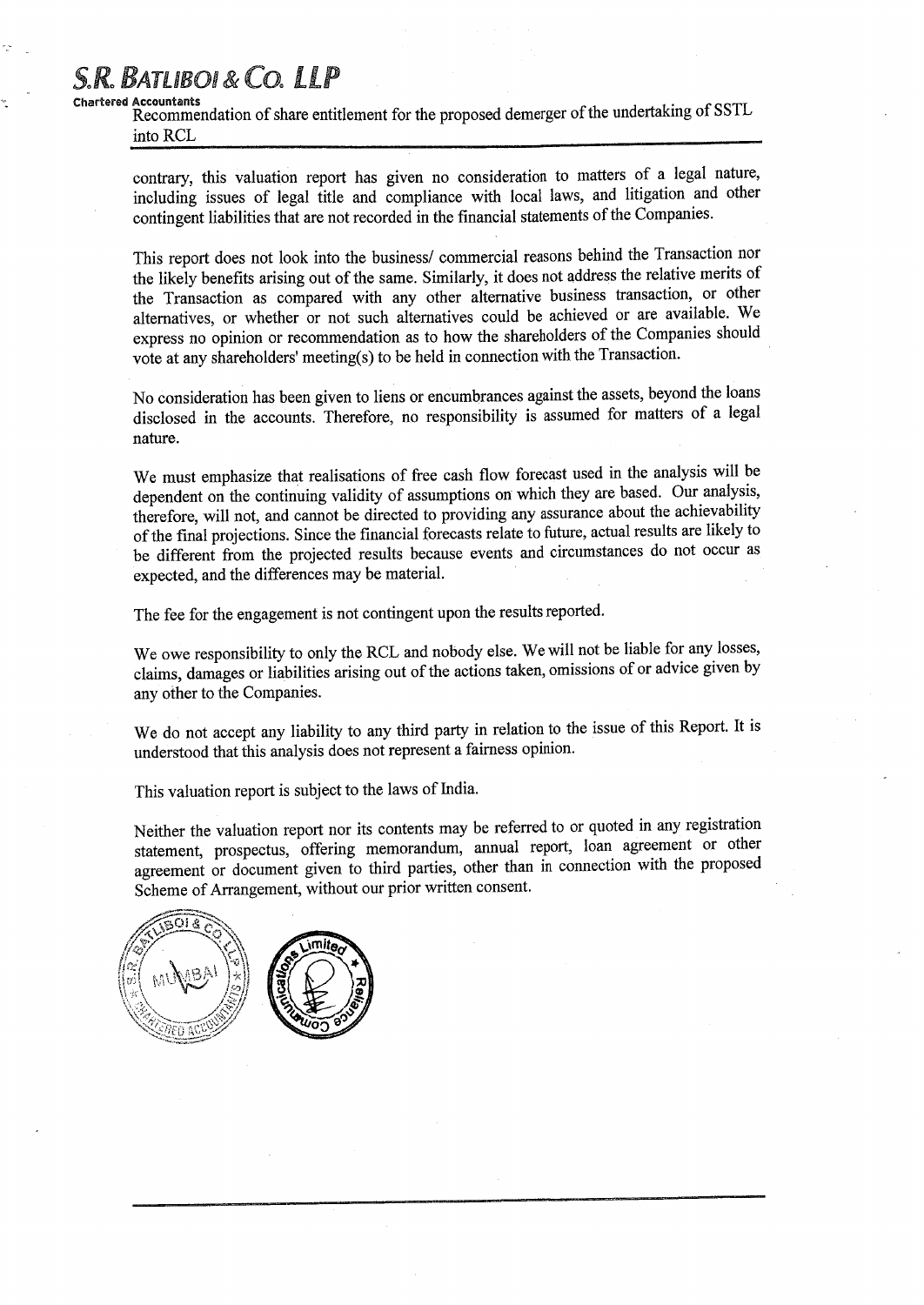### *R. BATL oI Co.* **Chartered** A**ccountants**

Recommendation of share entitlement for the proposed demerger of the undertaking of SSTL into RCL

#### SHARE CAPITAL

#### **Reliance Communications Limited**

**The issued**, **subscribed and paid up equity share capital** of RCL **as at 30 September 2015 is 21,244 crores consisting of 2,488**,**979,745 equity Shares of Z 5 each fully paid up. The shareholding pattern is as follows:**

| Shareholding pattern as at 30 September  |                             |        |
|------------------------------------------|-----------------------------|--------|
| parts                                    | No of shares % shareholding |        |
| Promoter & Group                         | 1,48,59,75,844              | 59.7%  |
| <b>Total Non Promoter</b>                |                             |        |
| Non Promoter (Institutions)              | 72,71,24,701                | 29.2%  |
| Non Promoter (Others)                    | 26,72,17,420                | 10.7%  |
| Custodians (Against Depository Receipts) | 86,61,780                   | 0.4%   |
| Total                                    | 2,48,89,79,745              | 100.0% |

*Source: BSE filing (As at September 30, 2015)*

#### **Sistema Shyam TeleServices Limited**

The issued, subscribed and paid up equity share capital of SSTL as at 30 September 2015 is  $\bar{\tau}$ 3,194 crores, consisting of 3,193,920,000 equity shares of face value of  $\bar{x}$  10 each fully paid up. The shareholding pattern **is as** follows:

| Shareholding pattern as at 30 September |                 |                |
|-----------------------------------------|-----------------|----------------|
| M) IS                                   | No of shares    | % shareholding |
| Promoter & Group                        | 2,53,65,02,776  | 79.4%          |
| Promoters - Indian (Shyam Group)        | 72, 62, 13, 376 | 22.7%          |
| Promoters - Foreign (Sistema JSFC)      | 1,81,02,89,400  | 56.7%          |
| <b>Total Non Promoter</b>               | 65,74,17,224    | $ 20.6\% $     |
| <b>Total</b>                            | 3,19,39,20,000  | 100.0%         |

*Source: Management*

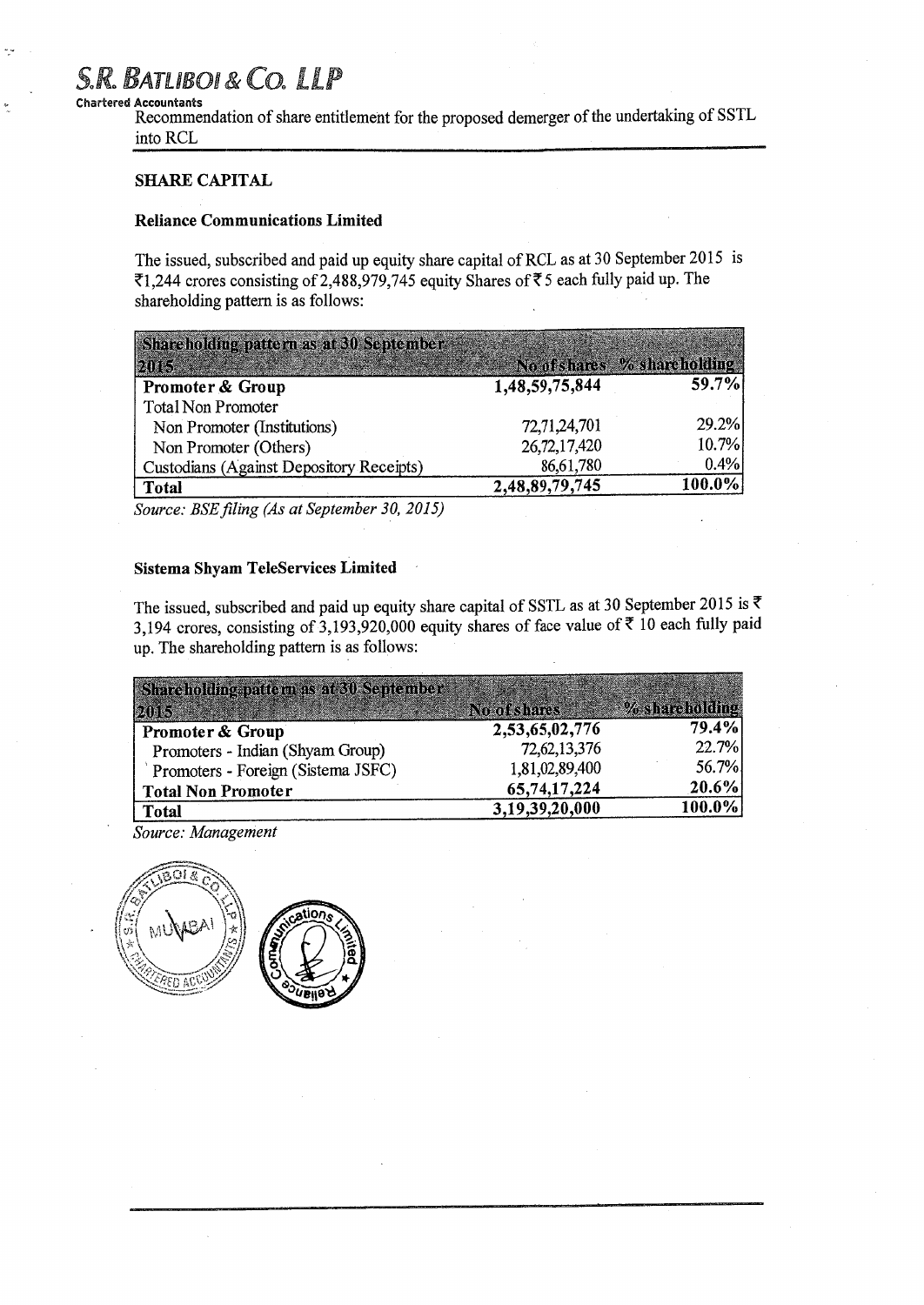#### **Chartered Accountants**

Recommendation of share entitlement for the proposed demerger of the undertaking of SSTL into RCL

#### APPROACH - BASIS OF DEMERGER

We understand from the Management that the proposed Scheme of Arrangement contemplates the demerger of the Companies pursuant to the Scheme under sections 391 to 394 of the Companies Act, 1956. Arriving at the fair share entitlement for the Proposed Demerger of the Undertaking into RCL would require determining the fair value of RCL in terms of the fair value of the Undertaking. These values are to be determined independently without considering the current merger Transaction.

There are several commonly used and accepted methods for determining the fair value of the Undertaking, which have been considered in the present case, to the extent relevant and applicable, including:

- 1. Market Price method
- 2. Comparable Companies Quoted Multiples method
- 3. Discounted Cash Flows method
- 4. Net Asset Value method

It should be understood that the valuation of any business / company or its assets is inherently imprecise and is subject to certain uncertainties and contingencies, all of which are difficult to predict and are beyond our control. In addition, this valuation will fluctuate with changes in prevailing market conditions, the conditions and prospects, financial and otherwise, of the companies, and other factors which generally influence the valuation of business / companies and their assets.

The application of any particular method of valuation depends on the purpose for which the valuation is done. Although different values may exist for different purposes, it cannot be too strongly emphasized that a valuer can only arrive at one value for one purpose. Our choice of methodology of valuation has been arrived at using usual and conventional methodologies adopted for transactions of a similar nature and our reasonable judgment, in an independent and bona fide manner, based on our previous experience of assignments of a similar nature.

#### Market Price (MP) Method

The market price of an equity share as quoted on a stock exchange is normally considered as the value of the equity shares of that company where such quotations are arising from the shares being regularly and freely traded in, subject to the element of speculative support that may be inbuilt in the value of the shares. But there could be situations where the value of the share as quoted on the stock market would not be regarded as a proper index of the fair value of the share especially where the market values are fluctuating in a volatile capital market. Further, in the case of a demerger, where there is a question of evaluating the shares of one company against those of another, the volume of transactions and the number of shares available for trading on the stock exchange over a reasonable period would have to be of a comparable standard.

In the present case, the shares of RCL are listed on BSE and NSE and there are regular transactions in their equity shares with reasonable volumes. In these circumstances, the volume weighted average share price observed on NSE for RCL over a reasonable period has been considered for determining the value of RCL under the market price methodology.

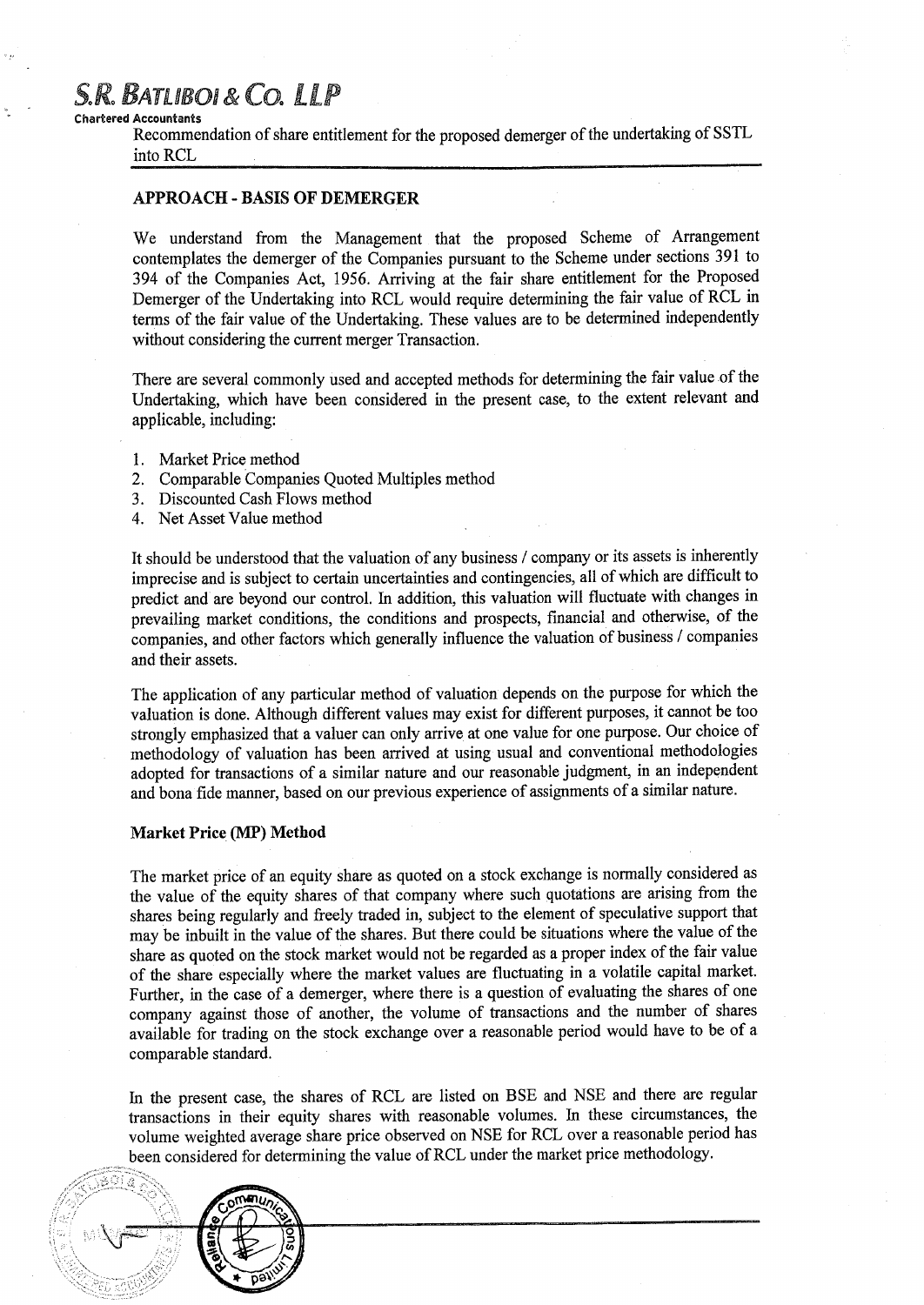#### Chartered **Accountants**

Recommendation of share entitlement for the proposed demerger of the undertaking of SSTL into RCL

#### **Comparable Companies**' Q**uoted Multiple** (CCM) method

Under this method, value of the company is arrived at by using multiples derived from valuations of comparable companies, as manifest through stock market valuations of listed companies. This valuation is based on the principle that market valuations, taking place between informed buyers and informed sellers, incorporate all factors relevant to valuation. Relevant multiples need to be chosen carefully and adjusted for differences between the circumstances.

Since RCL **itself is listed**, **we have not considered** the CCM method.

We have not used this methodology for the Undertaking due to the following reasons:

- a) The Undertaking is currently making losses. Further, the Undertaking plans to shift its focus to 4G / LTE after a few years. Hence, present operations (or those in the near future) do not represent normalised sales and profitability for the Undertaking.
- b) Listed Indian telecom players are mostly pan-Indian players and are much larger in size as compared to the Undertaking.

#### **Discounted** Cash Flows (DCF) Method

Under the DCF method the projected free cash flows to the firm are discounted at the weighted average cost of capital. The sum of the discounted value of such free cash flows is the value of the firm.

Using the DCF analysis involves determining the following:

#### *Estimating future free cash flows:*

Free cash flows are the cash flows expected to be generated by the company that are available to all providers of the company's capital - both debt and equity.

### *Appropriate discount rate to be applied to cash flows i.e. the cost of capital.-*

This discount rate, which is applied to the free cash flows, should reflect the opportunity cost to all the capital providers (namely shareholders and creditors), weighted by their relative contribution to the total capital of the company. The opportunity cost to the capital provider equals the rate of return the capital provider expects to earn on other investments of equivalent risk.

For RCL, we used consensus analyst estimates to arrive at value as per DCF method.

We have been provided with forecasts of the Undertaking by SSTL Management. We understand that the business plan captures the cash flows from full / best possible use of all assets of the Undertaking. Value arrived above under DCF method for the Undertaking is adjusted for the value of surplus assets, deferred spectrum liability, present value of tax benefits and expected devolvement (probability adjusted) of contingent liabilities including those pertaining to one-time fees for making spectrum contiguous.

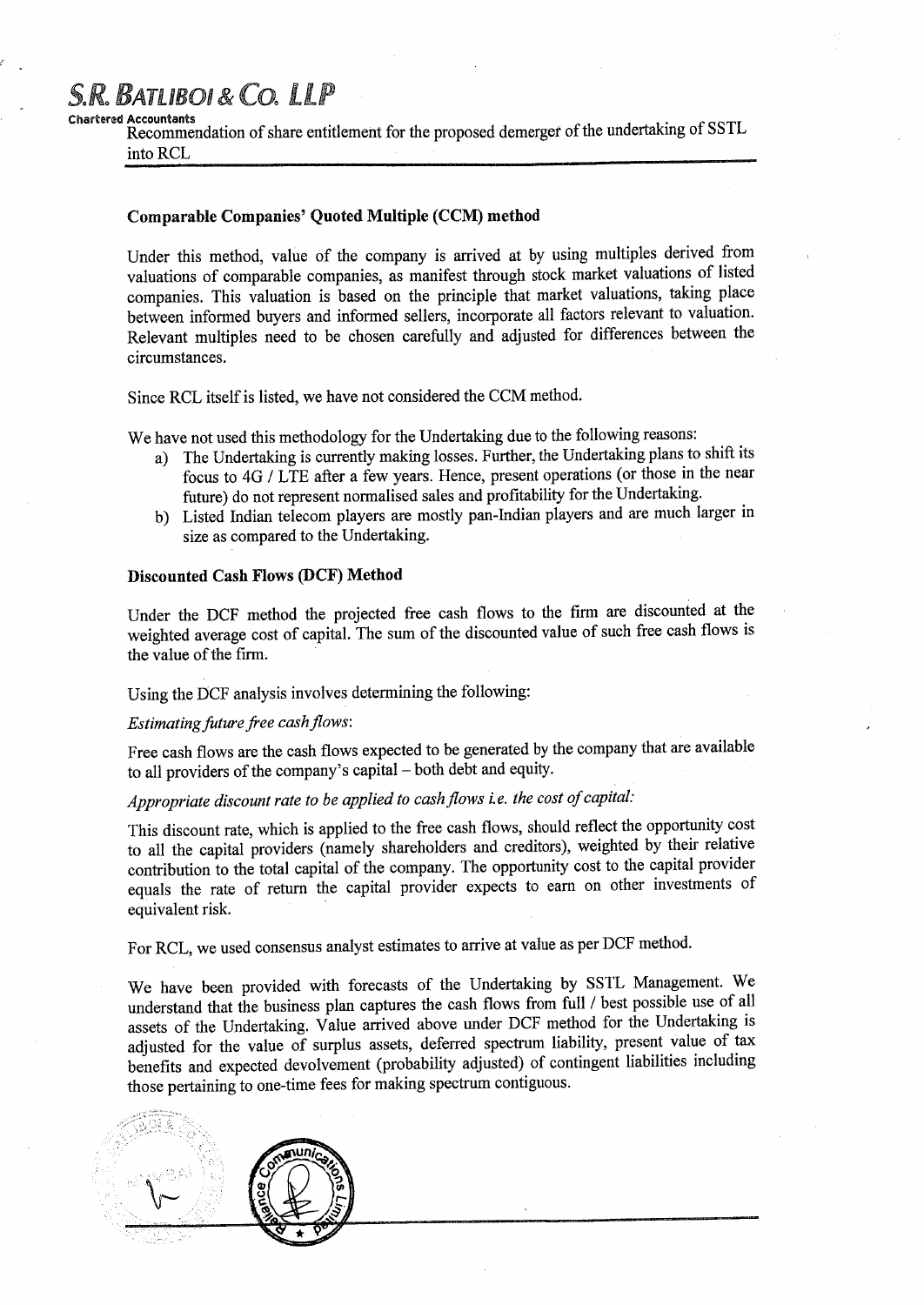**Chartered Accountants** Recommendation of share entitlement for the proposed demerger of the undertaking of SSTL into RCL

#### . Net Asset Value (NAV) Methodology

The asset based valuation technique is based on the value of the underlying net assets of the business, either on a book value basis or realizable value basis or replacement cost basis. This valuation approach is mainly used in case where the firm is to be liquidated i.e. it does not meet the 'going concern' criteria or in case where the assets base dominate earnings capability. A Scheme of Arrangement would normally be proceeded with, on the assumption that the businesses will continue as going concerns and an actual realization of the assets is not contemplated. In such a going concern scenario, the relative earning power is of importance, with the values arrived at on the net asset basis being of limited relevance.

NAV methodology is not a true indicator of profit generating ability of the Undertaking. Hence, this method has not been considered.

#### BASIS OF DEMERGER

The basis of valuation would have to be determined after taking into consideration all the factors and methodologies mentioned hereinabove.

RCL was valued using MP method and DCF method. In order to arrive at our conclusion, we considered 2 scenarios: one where we considered only MP method for RCL and another where we considered equal weight to MP method and DCF method. The Undertaking has been valued using DCF method.

In the ultimate analysis, valuation will have to be tempered by the exercise of judicious discretion by the Valuers and judgment taking into accounts all the relevant factors. There will always be several factors, e.g. quality and integrity of the Management, present and prospective competition, yield on comparable securities and market sentiment, etc. which are not evident from the face of the balance sheets but which will strongly influence the worth of a share. This concept is also recognised in judicial decisions.

In light of the above, and on a consideration of all the relevant factors and circumstances as discussed and outlined hereinabove, we recommend that the fair entitlement for the Proposed Demerger of the Undertaking into RCL should be such that additional equity shares of 10.9% to 11.4% (rounded off) of existing share capital of RCL gets issued to SSTL. The aforesaid is after considering probability adjusted contingent liability for one time fees for making spectrum contiguous.

As mentioned earlier, the Management of the Companies have agreed to a contingent consideration arrangement in respect of the issue of one-time fee for making spectrum contiguous and combined usage with additional spectrum. We understand from the Management that if there is favourable decision within 6 months, a contingent consideration of approx. Rs. 1,950 crores (USD 300 million at Rs. 65/USD) becomes payable. However if it takes longer, a consideration of Rs. 1,300 crores (USD 200 million at Rs. 65/USD) becomes payable. As per Management, timing of a non-appealable order by an appropriate authority in such situations is difficult to predict and can take up to several years. Considering this, we believe that an adjustment of about one-third for time value factor, as considered above, is fair. Hence, the overall arrangement is fair.

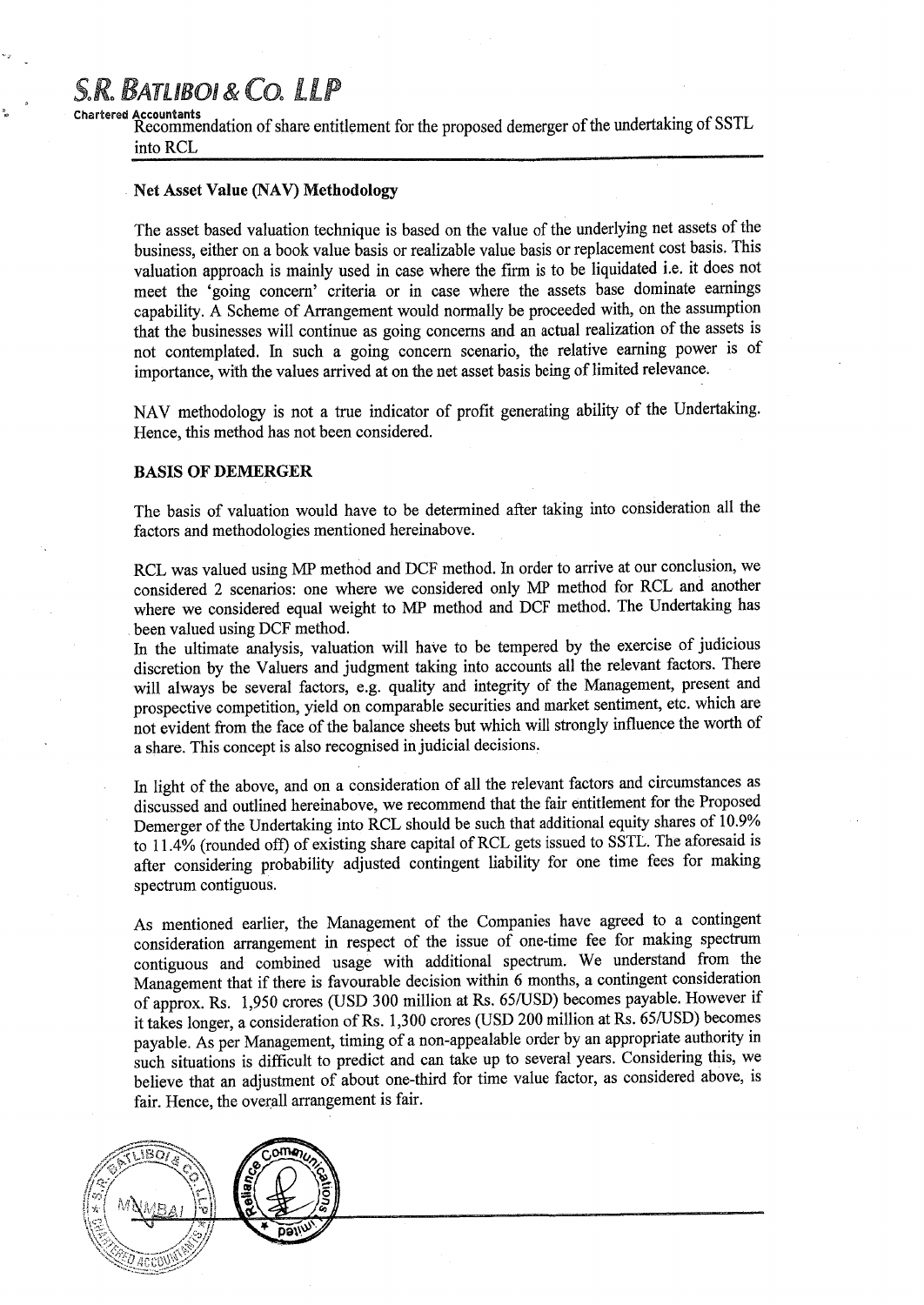### $S.R.$  **BATLIBOI & CO. LLP Chartered** A**ccountants**

Recommendation of share entitlement for the proposed demerger of the undertaking of SSTL into RCL  $\mathbf{r}$ 

It should be noted that we have not examined any other matter including economic rationale for the Transaction per se or accounting, legal or tax matters involved in the Transaction.

Respectfully submitted,

**S.R. Batliboi** & Co. LLP

**Chartered Accountants** ICAI **Firm Registration Number** : **301003E**

Per Ravi Bansal Partner Membership No: 49365 Place: Mumbai Date: 2 November 2015



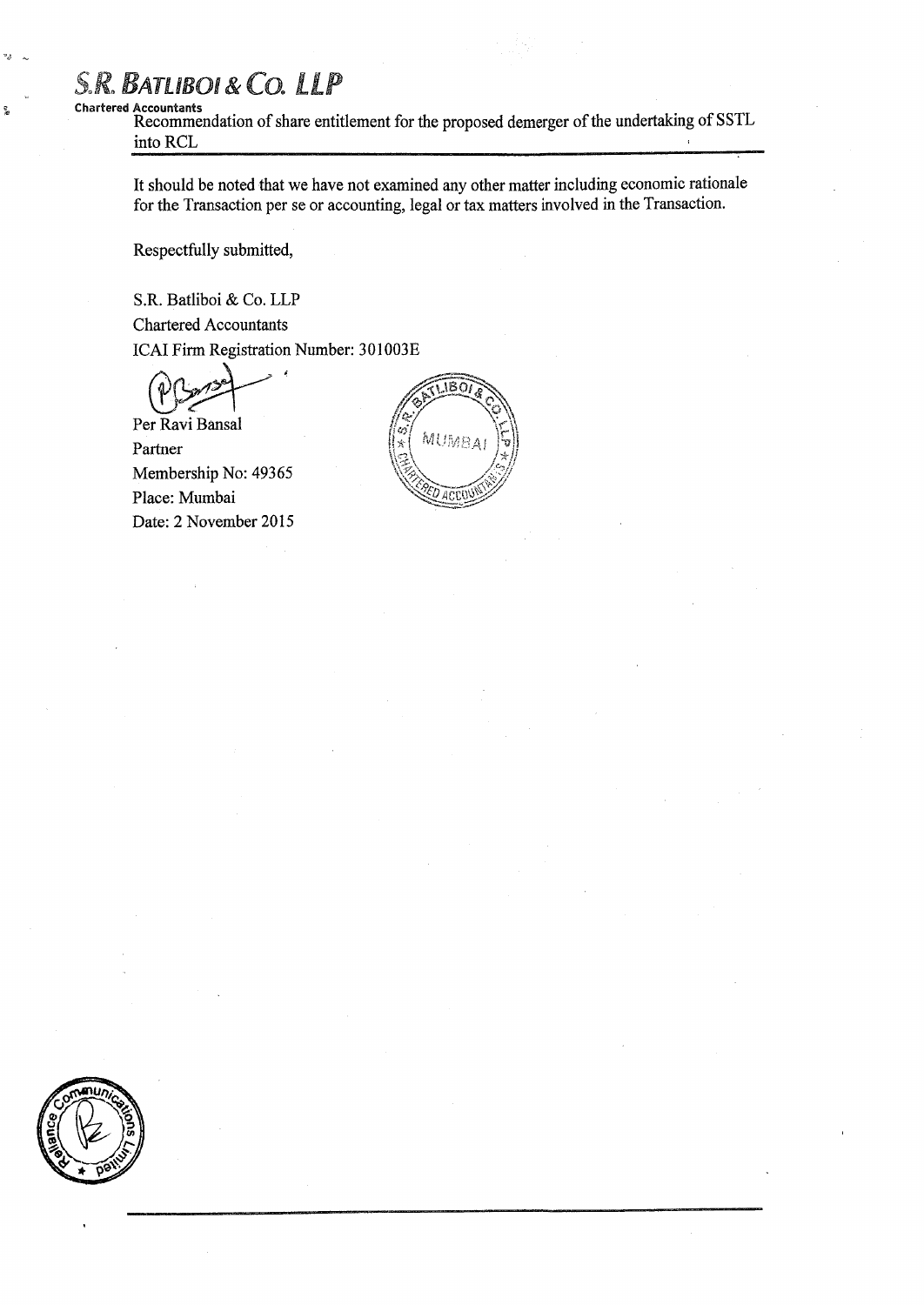# S.R. BATLIBot & Co. LLP

**Chartered Accountants**

14th Floor, The Ruby 29 Senapati **Bapat Marg Dadar (West) Mumbai**-400 028, India

Tal: +01 22 6102 0000 Fax +91 22 6192 1000

2 November 2015

To,

**Reliance Communications Limited** H Block, 1st Floor, Dhirubhai Ambani Knowledge City, Navi Mumbai - 400710, Maharashtra, India

Sub: Supplement to our report dated 2 November 2015 on "Recommendation of share entitlement for the proposed demerger of the Undertaking of Sistema Shyam TeleServices Limited ('SSTL') into Reliance Communications Limited ('RCL')".

Dear Sir,

This is with reference to the above given report. As desired by you, we have given working of our valuation analysis herein.

**As explained in our report**, **the share entitlement for the proposed demerger of the 'Telecom Undertaking** ' **of Sistema Shyam TeleServices Limited** ('SSTL**') (hereinafter referred to as 'Undertaking') into Reliance Communications** Limited (' **RCL') has been arrived at based on the various methodologies as indicated in our report and various qualitative factors relevant to each company and the business dynamics of the companies, having regard to information base, management representations and perceptions**, **key underlying assumptions and limitations as referred to in the report.**

**RCL was valued using MP method and DCF method** . **In order to arrive at our conclusion, we considered 2 scenarios: one where we considered only MP method** for RCL and **another where we considered equal weight to MP method and DCF method. The Undertaking has been valued using DCF method.**

**In light of the above** , **and on a consideration of all the relevant factors and circumstances as discussed and outlined hereinabove** , **we recommend that the fair entitlement for the Proposed Demerger of the Undertaking** into RCL should **be such that additional equity shares of 10.9% to 11.4% (rounded off) of existing share capital of RCL gets issued** to SSTL.

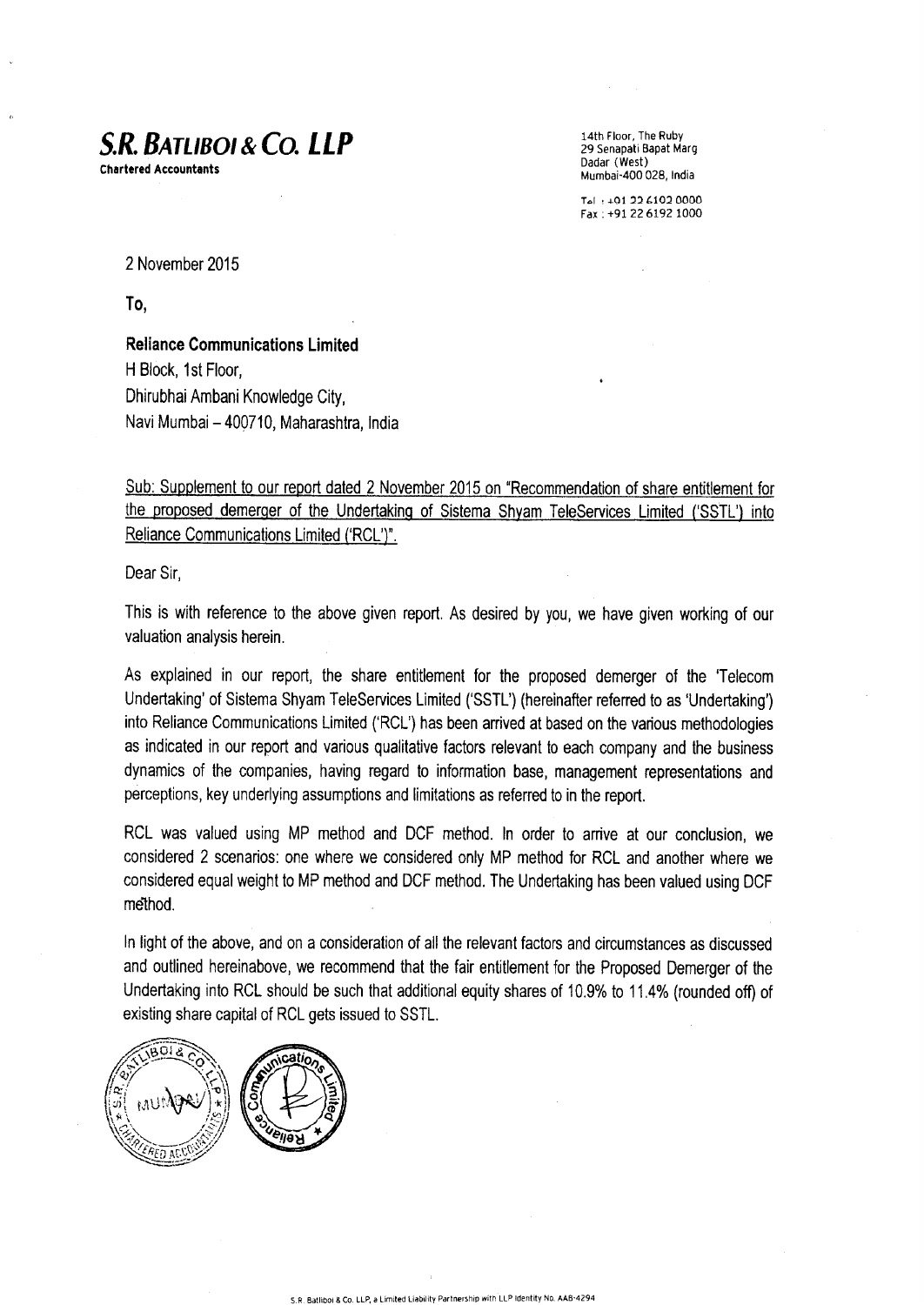**Chartered Accountants**

The above including the attached valuation workings should be read in conjunction with our report dated 2 November 2015 and is subjected to scope limitations enunciated in the report.

Thanking You,

**For S**. **R. Batliboi** & Co. LLP ICAI Firm registration number: 301003E Chartered Accountants J

per Ravi Bansal Partner Membership No.:49365



Place: Mumbai Date: 2 November 2015

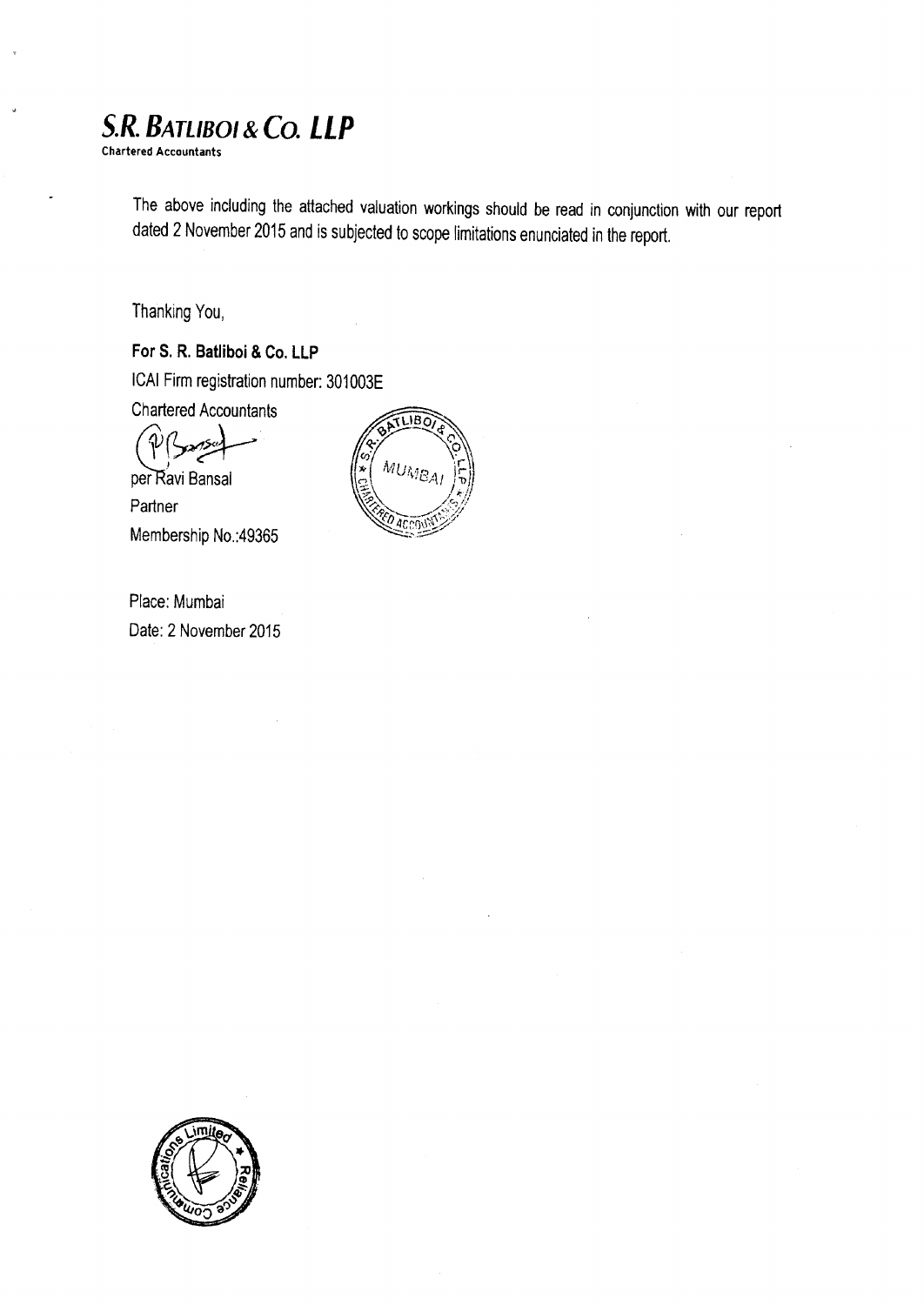**Chartered Accountants**

### **Working Note 1-Valuation of the Undertaking**

|                         |       | <b>SSTL Demerged</b><br>Undertaking |         |
|-------------------------|-------|-------------------------------------|---------|
| Currency (₹ Crs)        | Notes |                                     |         |
|                         |       | Weights                             | Value   |
| Market Price method     |       | NΑ                                  | NΑ      |
| DCF Method              | 11    | 100.0%                              | 2,115.6 |
| <b>Weighted Average</b> |       |                                     | 2,115.6 |

## **Working Note 1.1 - Valuation of the Undertaking as per Discounted Cash Flow Method**

| Currency (そ Crs)                  | Amount    |
|-----------------------------------|-----------|
| Present value for explicit period | (782.5)   |
| Present value of terminal period  | 5,903.2   |
| Enterprise value                  | 5,120.8   |
| Add/Less adjustments*             | (3,005.2) |
| Value                             | 2,115.6   |

**\* includes present value of tax benefits** , **stub period** , **present value of spectrum liabilities, surplus assets** , CENVAT **credit and contingent liabilities including payout for making spectrum contiguous**

#### **Working Note** 2 - Valuation of RCL

| Currency (そ Crs)        | <b>Notes</b> | RCL - Scenario 1 |          |       | RCL - Scenario 2 |
|-------------------------|--------------|------------------|----------|-------|------------------|
|                         |              | Weights          | Value    |       | Value            |
| Market Price method     | 21           | 100.0%           | 18,531.7 | 50.0% | 18,531.7         |
| DCF Method              | 2.2          | $0.0\%$          | 20.242.8 | 50.0% | 20,242.8         |
| <b>Weighted Average</b> |              |                  | 18,531.7 |       | 19.387.3         |

### Working Note 2.1 - Valuation of RCL as per **Market** Price Method

| Currency: ₹ Crs                   | Price    |
|-----------------------------------|----------|
| Average share price (₹ / share) * | 74.5     |
| Number of equity shares (in Crs)  | 248.9    |
| Equity value (₹ Crs)              | 18,531.7 |

\* Based on volume weighted average of one month share prices ended 23 October 2015 on NSE.